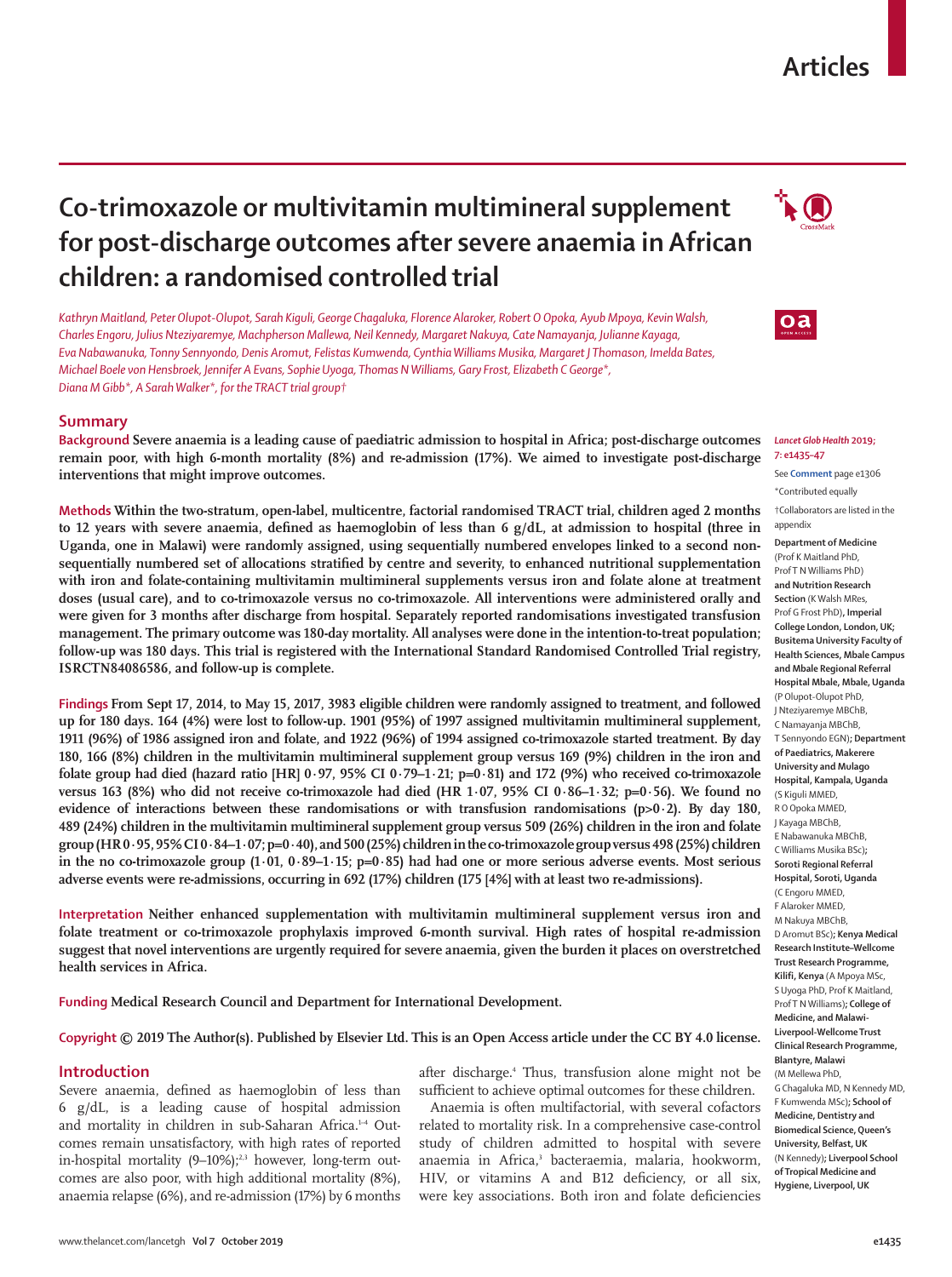(Imelda Bates PhD)**; Emma Children's Hospital, Academic Medical Center, Amsterdam, The Netherlands**  (Prof M B von Hensbroek MD)**; and Department of Paediatrics, University Hospital of Wales, Cardiff, UK** (J A Evans MD)**; and Medical Research Council Clinical Trials Unit at University College London** 

> (M J Thomason PhD, E C George PhD, Prof D M Gibb MD**,**  Prof A S Walker PhD)

Correspondence to: Prof Kathryn Maitland, Division of Medicine, Imperial College London, London, UK **k.maitland@imperial.ac.uk** 

See **Online** for appendix

# **Research in context**

### **Evidence before this study**

Currently there are no specific recommendations for infection prophylaxis in African children admitted to hospital with severe anaemia that address the high mortality and re-admission rate in the high-risk period after discharge period (3–6 months). A trial in Malawi considered 90 days of malaria chemoprevention consisting of three treatment courses of artemether-lumefantrine (in hospital, and 1 month and 2 months after discharge) for children younger than age 5 years. In the 180 days after discharge, deaths or re-admissions were reduced by 31%. In two trials in The Gambia, malaria chemoprevention during the malaria transmission season in children admitted to hospital with severe anaemia reduced clinical malaria by half and all-cause hospital re-admission by 78%. No trials have investigated antibacterial

chemoprophylaxis for African children admitted to hospital with severe anaemia.

The use of iron supplements in Africa is an area of controversy, with a number of observational studies and community-based clinical trials suggesting that iron might increase the risk of malaria. In 2013, a controlled trial showed no increased risk of malaria or hospitalisation for iron-treated children in malaria-endemic Africa. Children included in this trial were enrolled in the community, tested and treated for malaria, and received insecticide-treated bednets. Following a Cochrane review in 2016, WHO now recommends iron can be administered without screening for anaemia or for iron deficiency (if resources do not permit), as long as malaria prevention or efficient management services, or both, are available.

No trial has considered the optimal iron treatment or supplemental strategy for children following admission to hospital with severe anaemia (who might have received an iron-rich transfusion) even though WHO recommends all

children should receive a 90-day course of iron and folate (alongside anthelminth treatment).

#### **Added value of this study**

Our findings highlight the burden that severe anaemia places on health services in Africa, given the substantial proportion of children with severe anaemia that were re-admitted (~17%) to hospital or died (~9%) within the next 6 months, with infectious causes being the main cause of admission. Neither the use of multivitamin multimineral supplement or co-trimoxazole improved poor outcomes in children after discharge from hospital. Because we were able to examine the dose of iron, and found the haemoglobin recovery was similar at all doses of iron and even in children who did not receive a transfusion, our trial also raises questions about whether iron supplementation improves outcomes. We also found no evidence of increased risk of adverse outcomes in those receiving iron without concomitant antimalarial prophylaxis.

#### **Implications of all the available evidence**

This is the first time that co-trimoxazole, as infection prophylaxis, and MVMM, as a nutritional supplement, have been tested in a clinical trial in children hospitalised with severe anaemia. Our findings suggest that neither multivitamin multimineral supplements nor co-trimoxazole should be provided to children after discharge from hospital after severe anaemia. Our findings also raise questions about whether iron supplementation is beneficial at all in this population. They also challenge the current recommendation advising to give iron therapy or supplementation to children in malarious areas only if children are receiving malaria prophylaxis. The longer-term morbidity burden experienced by children with severe anaemia suggests that future trials should focus on strategies to prevent these adverse outcomes, particularly re-admissions.

were less prevalent among cases than controls, and neither were associated with mortality.4 Because WHO already recommend iron, folate, and anthelmintics after discharge for children admitted with severe anaemia,<sup>5</sup> the clearest potentially modifiable underlying causes of late anaemia recurrence are additional nutritional factors and recurrent bacterial infections. Multivitamin multimineral supplement Nutromix, also known as sprinkles, are widely available globally and offer a low-risk strategy for correcting underlying nutritional anaemia.<sup>6,7</sup> Similarly, cotrimoxazole prophylaxis has shown mortality benefits (with extremely low rates of toxicity) in children infected with HIV,<sup>8,9</sup> generally attributed to reductions in bacterial infections, even in areas of high background resistance.<sup>10,11</sup> Co-trimoxazole might therefore reduce the occurrence of bacterial infections after severe anaemia. However, whether this would affect re-admission or mortality is unclear, particularly because it did not improve outcomes after hospital admission for severe malnutrition.<sup>12</sup>

We assessed whether multivitamin multimineral supplement or co-trimoxazole prophylaxis given for 3 months after hospital discharge in children admitted for severe anaemia  $\langle \langle 6 \rangle$  g/dL) could prevent long-term mortality and re-admission in African children. The results of the transfusion randomisations are reported separately.<sup>13,14</sup>

# **Methods**

## **Study design and participants**

From Sept 17, 2014, to May 15, 2017, we enrolled children into a two-stratum, open-label, multicentre, factorial randomised trial in Uganda (three hospitals) and Malawi (one hospital). Eligible children were aged 2 months to 12 years, presenting to hospital with severe anaemia, defined as haemoglobin of less than 6 g/dL. Children with known chronic diseases (renal or liver failure, malignancies, heart failure, or congenital heart disease) or with burns or trauma, and infants who were exclusively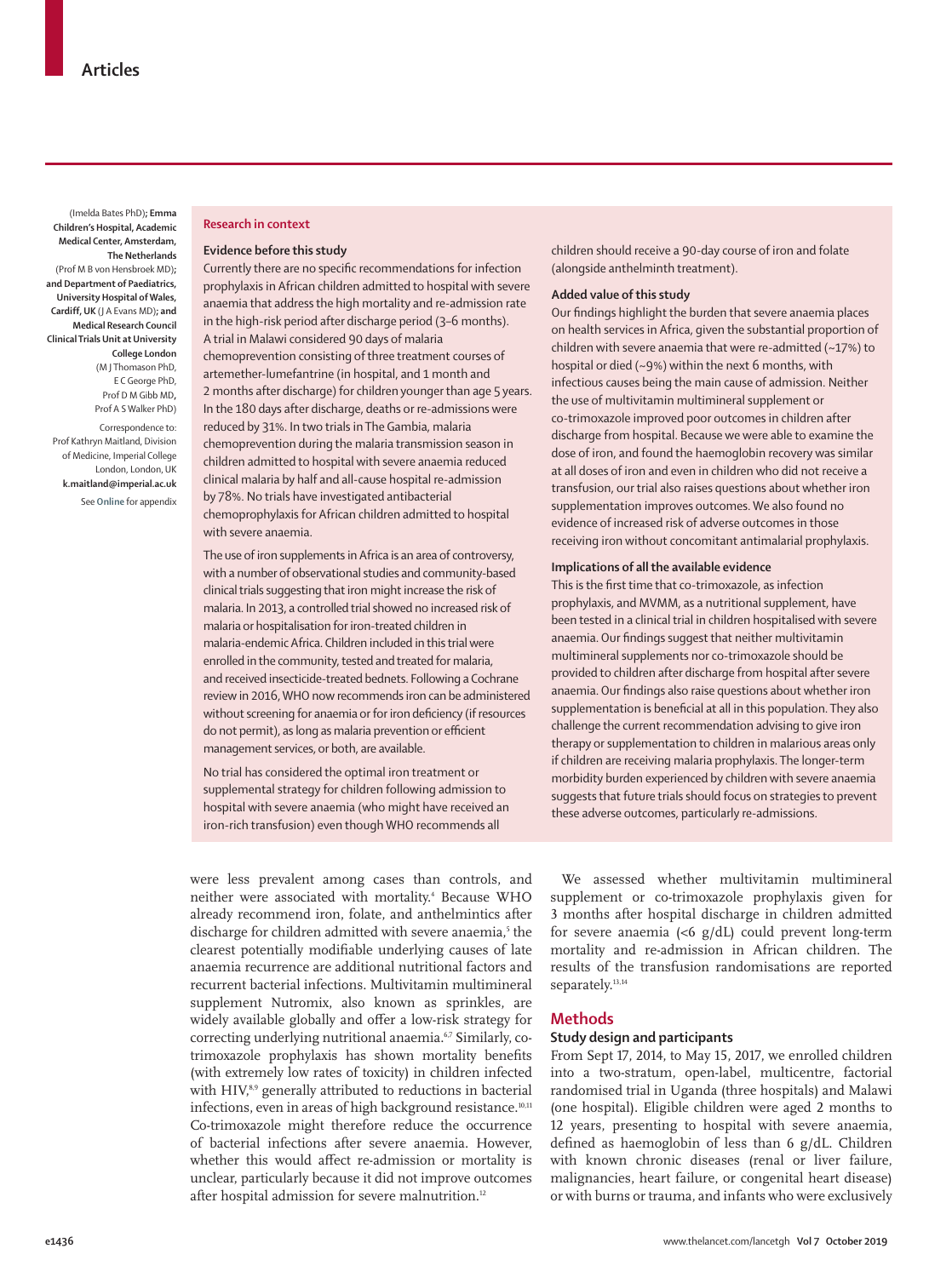breast fed were excluded.15 In stratum A, children with severe and complicated anaemia (haemoglobin <4 g/dL [profound anaemia]) or haemoglobin of less than 6 g/dL plus one or more signs of severity or complications (reduced consciousness [ie, coma or prostration], respiratory distress, acute haemoglobinuria or known sickle cell disease) were randomly assigned (1:1) to transfusion with 30 mL/kg versus 20 mL/kg whole blood (15 *vs* 10 mL/kg settled or packed cells, denoted whole blood equivalent). In stratum B, children with uncomplicated severe anaemia (haemoglobin 4–6 g/dL without any severity signs/complications) were randomly assigned 1:1:2 to immediate whole blood equivalent 30 mL/kg versus 20 mL/kg versus no immediate transfusion (control:standard of care) unless or until severity criteria were met).<sup>15</sup> We have previously described the blood packs used in the trial.<sup>16</sup> At the same time, children in both strata were randomly assigned using a factorial design to receive 3 months of co-trimoxazole prophylaxis or not, and to 3 months of multivitamin multimineral supplement supplementation (containing 10 mg iron as microencapsulated ferrous folate and 150 µg folic acid daily for all ages) versus 3 months of standard treatment with iron (either 25 mg iron for children <2 years or 60 mg iron for children  $\geq$ 2 years) and folate (100–400 µg, depending on the local formulation used as standard-of-care at sites). The multivitamin multimineral supplement also contained vitamins A, B1 (thiamine), B2 (riboflavin), B3 (niacin), B6, B12, C, D, zinc, copper, selenium, and iodine, in addition to folic acid and iron (doses, recommended nutrient intake [RNI] for iron, $17$  and is included in the appendix (p 4); provided by Hexagon Nutrition (Exports) Private, Chenai, India). Nutritional treatments or supplements, or both, and co-trimoxazole were prescribed to be given orally once daily, at discharge or from 5 days post admission for children with extended length of stay. Intake was not supervised, but adherence was monitored through pill counts and self-reports of missed pills at follow-up visits. Where previous written consent from parents or legal guardians could not be obtained, ethics committees approved verbal assent with delayed written informed consent as soon as practicable.<sup>18</sup> The ethics committees of Imperial College London (London, UK), Makerere University (Kampala, Uganda), and the College of Medicine (Blantyre, Malawi) approved the [protocol.](https://www.ctu.mrc.ac.uk/media/1301/tract-protocol-v10-20-feb-2013.pdf)

## **Randomisation and masking**

Children with suspected severe anaemia based on presenting symptoms and signs (eg, severe pallor<sup>19</sup>) were screened using a rapid bedside test (HemoCue Hb301 system; HemoCue AB, Angelholm, Sweden<sup>20</sup>) to determine haemoglobin concentration, and clinically assessed for severity, including history of passing dark or red urine (haemoglobinuria)<sup>21</sup> or known sickle cell disease. Randomisation was stratified by clinical centre and complicated versus uncomplicated severe anaemia. The trial statistician at the Medical Research Council (MRC) Clinical Trials Unit (London, UK) generated and kept the computer-generated sequential randomisation list, generated using variably sized permuted blocks. Trial numbers and randomised allocations were kept inside opaque sealed envelopes (packed at Kilifi, Kenya), together with separate consecutively numbered packs containing case record forms. The link between pack number and trial number was randomised within blocks. At enrolment, trial staff opened the next consecutively numbered pack, which directed them to a sealed randomisation envelope that was within the next 16 envelopes, but was not the next one, ensuring allocation concealment.

An open-label design was used for multivitamin multimineral supplement because the comparator was standard-of-care iron and folate prescribed from local stocks and it was not possible to create an equivalent iron and folate formulation to the active multivitamin multimineral supplement. There was no placebo multivitamin multimineral supplement formulation available, so a double-dummy approach was not feasible. There was also no placebo readily available for the co-trimoxazole formulation donated to the trial. Because children were already being randomly assigned to multivitamin multimineral supplement versus iron and folate and to co-trimoxazole or not, and as the primary endpoint was objective (mortality) and many secondary endpoints were also objective (laboratory values) or severe (re-admission, serious adverse events), masking was not considered essential. The open-label design also allowed the trial to assess real-world adherence. Nurses and doctors were unmasked, but the laboratory tests were done blind to randomisation groups.

## **Procedures**

Children were managed on general paediatric wards where ventilation facilities were unavailable. Training and basic infrastructural support for emergency care, bedside capillary haemoglobin (HemoCue Hb301 which was quality-controlled daily), glucose and lactate point-of-care tests, and patient monitors were provided. Blood transfusions were free of charge, from the local blood transfusion services, prescreened for standard transfusion transmissible infections<sup>16</sup> (but not for malaria) and prepared using standard procedures, but did not include leucocyte reduction.<sup>22</sup> Other than the transfusion randomisation, all children received standard treatments following national guidelines,<sup>23,24</sup> including anthelmintics.

A structured case report form was completed at admission and at reviews every 30 min during transfusion, then regularly (at 2 h, 4 h, 8 h, 16 h, 24 h, and daily thereafter) during admission. Haemoglobin was assessed using Hemocue every 8 h in the first 24 h, and daily thereafter. After discharge, children were routinely For the **protocol** see [https://www.ctu.mrc.ac.uk/](https://www.ctu.mrc.ac.uk/media/1301/tract-protocol-v10-20-feb-2013.pdf) [media/1301/tract-protocol-v10-](https://www.ctu.mrc.ac.uk/media/1301/tract-protocol-v10-20-feb-2013.pdf) [20-feb-2013.pdf](https://www.ctu.mrc.ac.uk/media/1301/tract-protocol-v10-20-feb-2013.pdf)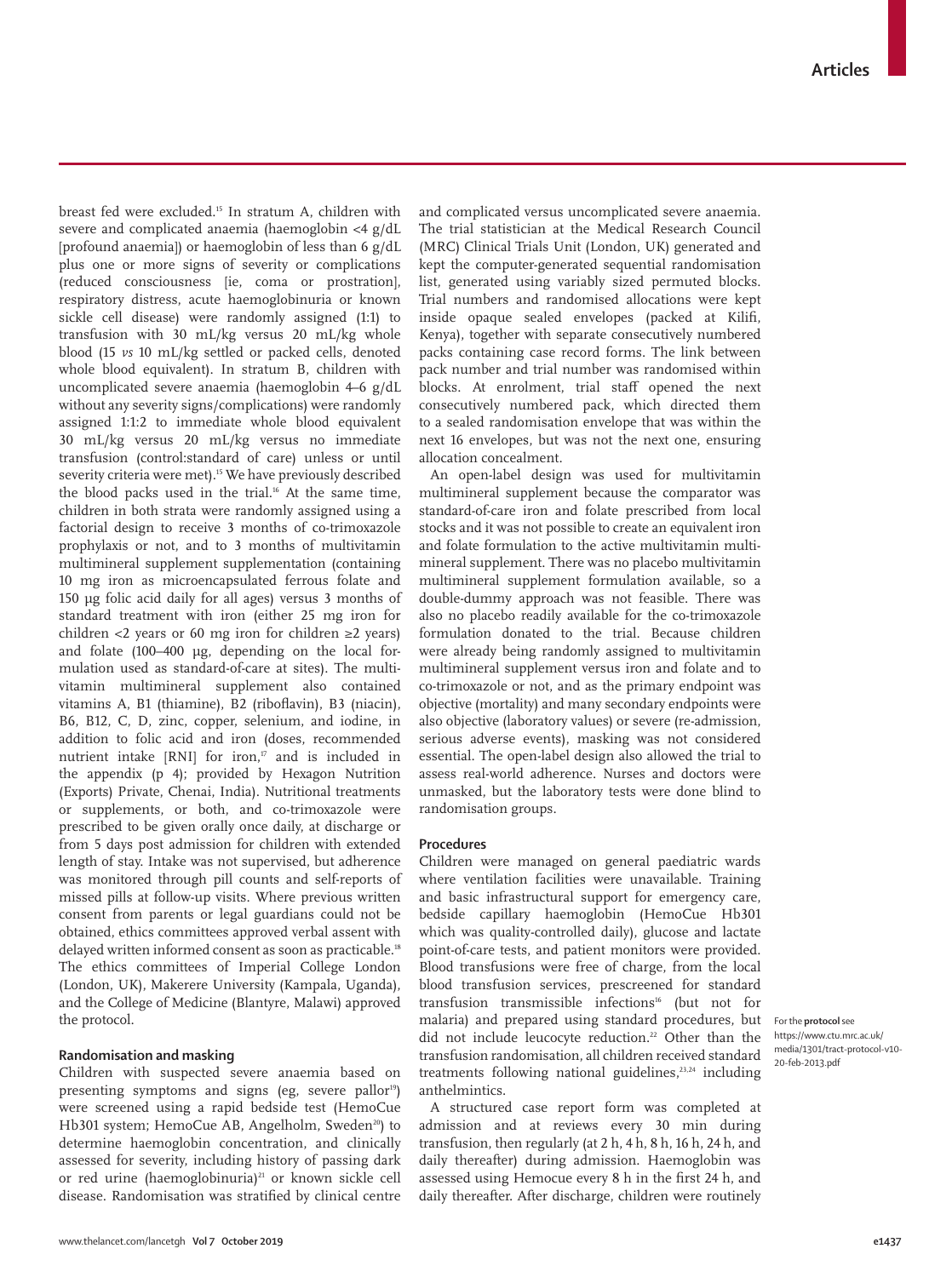

#### *Figure 1:* **Trial profile**

All children for whom co-trimoxazole prophylaxis should have been prescribed according to WHO or national guidelines (eg, HIV-infected children) received it regardless of randomisation.

followed up on days 28, 90, and 180 after randomisation for review of clinical status and haemoglobin measurements. Children exited the trial at 180 days. Serious adverse events were actively solicited at every assessment.

#### **Outcomes**

The primary outcome was mortality through 180 days from randomisation, censoring at the minimum of last ascertainment of vital status (intended to be at the 180-day visit) and 183 days (6 months). Secondary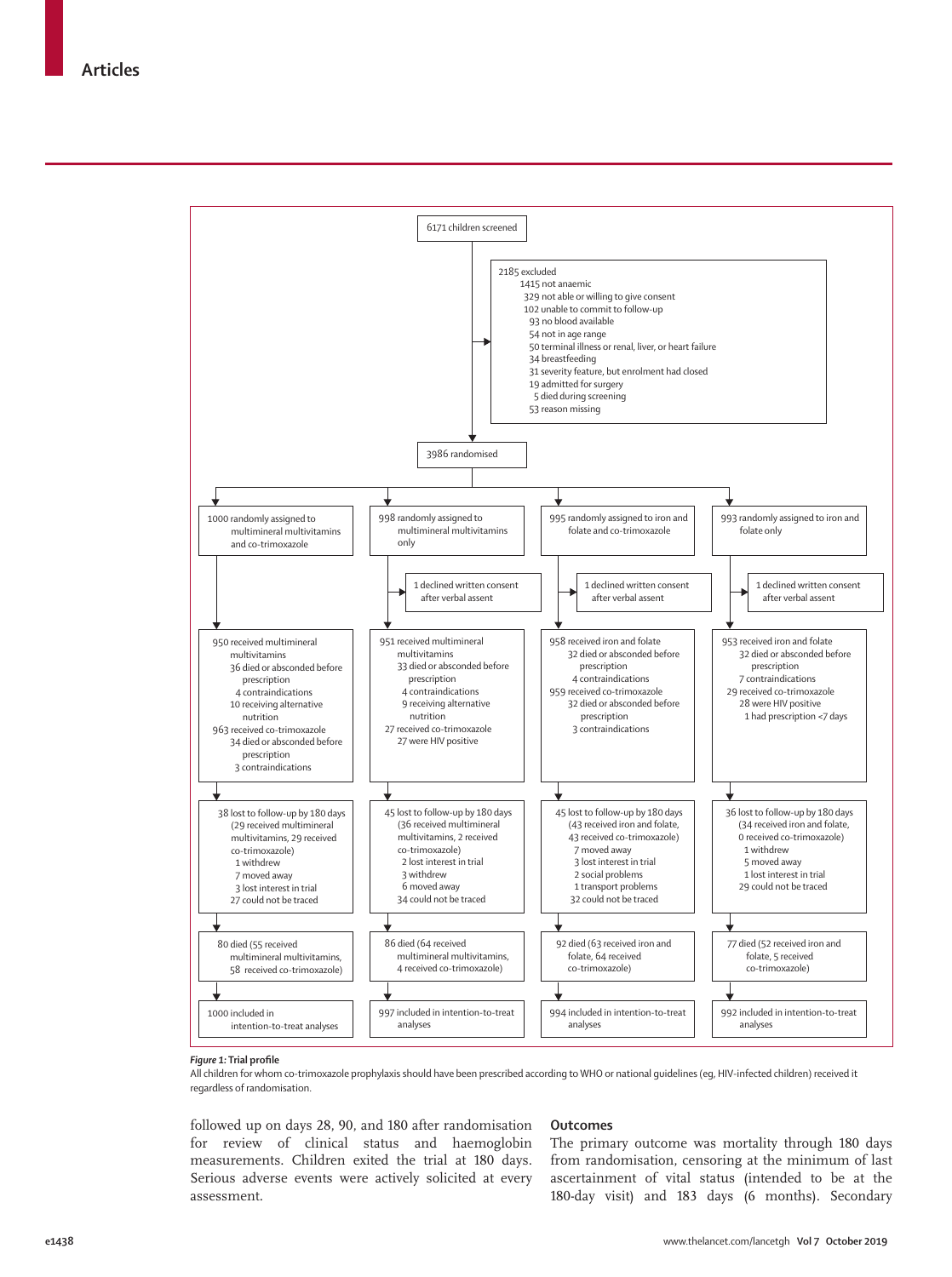outcomes were mortality at 28 days and 90 days, development of severe anaemia after discharge, readmission to hospital, proportion achieving correction of anaemia (defined by WHO as  $>9$  g/dL), changes in weight and MUAC, at 90 days and 180 days (nutrition), incidence of bacterial infections and malaria overall and at days 28, 90, and 180, serious adverse events, grade 3–4 toxicity of co-trimoxazole, multivitamin multimineral supplement or standard iron and folate,<sup>15</sup> and costs and cost-effectiveness. Adverse events were graded using the Common Toxicity Criteria for Adverse Events, version 4.0.25 An independent endpoint review committee reviewed all deaths masked to randomised group.

## **Statistical analysis**

3954 children provided more than 80% power to detect a 5% absolute reduction in 180-day mortality in children randomly assigned to enhanced supplementation (multivitamin multimineral supplement or co-trimoxazole) versus standard treatment (iron and folate or no cotrimoxazole; from 25% to 20%), assuming 6% loss to follow-up at 180 days, with two-sided  $\alpha$  of 0·013 to allow for four comparisons (appendix p 5). Interim data were reviewed by an independent data monitoring committee (three annual meetings) using Haybittle-Peto criterion ( $p<0.001$ ). Randomised groups were compared following intention to treat, using log-rank tests or competing-risks

|                                                    | <b>MVMM (N=1997)</b> | Iron and folate<br>$(N=1986)$ | Co-trimoxazole<br>$(N=1994)$ | No co-trimoxazole<br>$(N=1989)$ | Total (N=3983)     |
|----------------------------------------------------|----------------------|-------------------------------|------------------------------|---------------------------------|--------------------|
| Age, months                                        | $36(17-61)$          | $34(16-62)$                   | $36(18-63)$                  | $34(17-61)$                     | $35(17-61)$        |
| Sex                                                |                      |                               |                              |                                 |                    |
| Female                                             | 848 (42%)            | 880 (44%)                     | 855 (43%)                    | 873 (44%)                       | 1728 (43%)         |
| Male                                               | 1149 (58%)           | 1106 (56%)                    | 1139 (57%)                   | 1116 (56%)                      | 2255 (57%)         |
| Haemoglobin, g/dL                                  | $4.5(3.6-5.4)$       | $4.5(3.6-5.3)$                | $4.5(3.6-5.3)$               | $4.5(3.6-5.3)$                  | $4.5(3.6-5.3)$     |
| Weight, kg                                         | $11.9(9.0-15.6)$     | $11.7(8.9-15.5)$              | $12.0(9.0-16.0)$             | $11.5(8.9-15.3)$                | $11.8(9.0-15.6)$   |
| MUAC, cm                                           | $14.5(13.5 - 15.5)$  | $14.5(13.5-15.5)$             | $14.5(13.5-15.5)$            | $14.5(13.5-15.5)$               | $14.5(13.5-15.5)$  |
| Severe malnutrition*                               | 31(2%)               | 44 (2%)                       | 28(1%)                       | 47 (2%)                         | 75 (2%)            |
| Undernourished <sup>+</sup>                        | 84 (4%)              | 97 (5%)                       | 95(5%)                       | 86 (4%)                         | 181 (5%)           |
| Heart rate, beats per minute                       | 146 (130-160)        | 146 (131-160)                 | 146 (130-160)                | 146 (131-160)                   | 146 (131-160)      |
| History of fever in this illness                   | 1937 (97%)           | 1926 (97%)                    | 1937 (97%)                   | 1926 (97%)                      | 3863 (97%)         |
| Axillary temperature‡ at screening                 | $37.2(36.7-37.9)$    | 37.3 (36.7-38.0)              | $37.3(36.7 - 38)$            | $37.3(36.7 - 37.9)$             | 37.3 (36.7-38.0)   |
| Fever, $>37.5^{\circ}$ C                           | 729 (37%)            | 793 (40%)                     | 776 (39%)                    | 746 (38%)                       | 1522 (38%)         |
| Hypothermia, <36.0°C                               | 72 (4%)              | 75 (4%)                       | 72 (4%)                      | 75 (4%)                         | 147 (4%)           |
| Oxygen saturation                                  | 97% (95-99)          | 98% (95-99)                   | 98% (95-99)                  | 97% (95-99)                     | 97% (95-99)        |
| Respiratory rate, breaths per minute               | 40 (33-50)           | 41 (34-50)                    | 40 (33-50)                   | 41 (34-50)                      | 40 (33-50)         |
| Shock                                              | 572 (29%)            | 598 (30%)                     | 569 (29%)                    | 601 (30%)                       | 1170 (29%)         |
| Severe dehydration (skin turgor or<br>sunken eyes) | 135 (7%)             | 134 (7%)                      | 123 (6%)                     | 146 (7%)                        | 269 (7%)           |
| <b>HIV positive</b>                                | 58/1901 (3%)         | 57/1884 (3%)                  | 57/1901 (3%)                 | 58/1884 (3%)                    | 115/3785 (3%)      |
| Malaria slide or RDT positive                      | 1262 (63%)           | 1275 (64%)                    | 1288 (65%)                   | 1249 (63%)                      | 2537 (64%)         |
| Positive blood culture                             | 59/1726 (3%)         | 66/1721 (4%)                  | 54/1719 (3%)                 | 71/1728 (4%)                    | 125/3447 (4%)      |
| C-reactive protein (mq/dL)                         | 59 (21-1-111-7)      | $62.3(24.4-112.9)$            | $61.2(21.1 - 111.7)$         | $59.8(24-113.8)$                | $60.4(22.7-112.3)$ |
| Any severity feature                               | 1217 (61%)           | 1204 (61%)                    | 1210 (61%)                   | 1211 (61%)                      | 2421 (61%)         |
| Reported sickle cell disease (at<br>screening)     | 259 (13%)            | 207 (10%)                     | 232 (12%)                    | 234 (12%)                       | 466 (12%)          |
| Sickle cell disease genotyping¶                    | 542/1980 (27%)       | 512/1964 (26%)                | 538/1973 (27%)               | 518/1971 (26%)                  | 1054/3944 (27%)    |
| Reported sickle cell; positive<br>genotype         | 241 (12%)            | 190 (10%)                     | 217 (11%)                    | 214 (11%)                       | 431 (11%)          |
| Undiagnosed, sickle cell-positive<br>qenotype      | 301 (15%)            | 322 (16%)                     | 319 (16%)                    | 304 (15%)                       | 623 (16%)          |
| Country                                            |                      |                               |                              |                                 |                    |
| Uqanda                                             | 1764 (88%)           | 1765 (88%)                    | 1763 (88%)                   | 1757 (88%)                      | 3520 (88%)         |
| Malawi                                             | 233 (12%)            | 230 (12%)                     | 231 (12%)                    | 232 (12%)                       | 463 (12%)          |
|                                                    |                      |                               |                              |                                 |                    |

Data are n (%), median (IQR), or n/N (%). MMVM=multivitamin multimineral supplements. MUAC=mid-upper arm circumference. RDT=rapid diagnostic test. Weight for height Z score=WHZ. WAZ=weight for age Z score. \*One or more of MUAC <11·0 cm (children aged 2–6 months) or MUAC <11·5 cm (children aged 6–59 months) or WHZ less than –3 (or WAZ if height not recorded) or presence of kwashiorkor at any age. †One or more of MUAC ≥11·0–11·9 cm (children aged 2–6 months) or MUAC ≥11·5–12·4 cm (children aged 6–59 months) or WHZ –3 to –2 (or WAZ if height not recorded) at any age. ‡Measured using a digital thermometer. §Any one of capillary refill time >2 s, temperature gradient or weak pulse. ¶From batch genotyping at Kilifi (on samples taken at baseline) after the end of the trial. 39 children had missing results.

*Table 1:* **Baseline characteristics**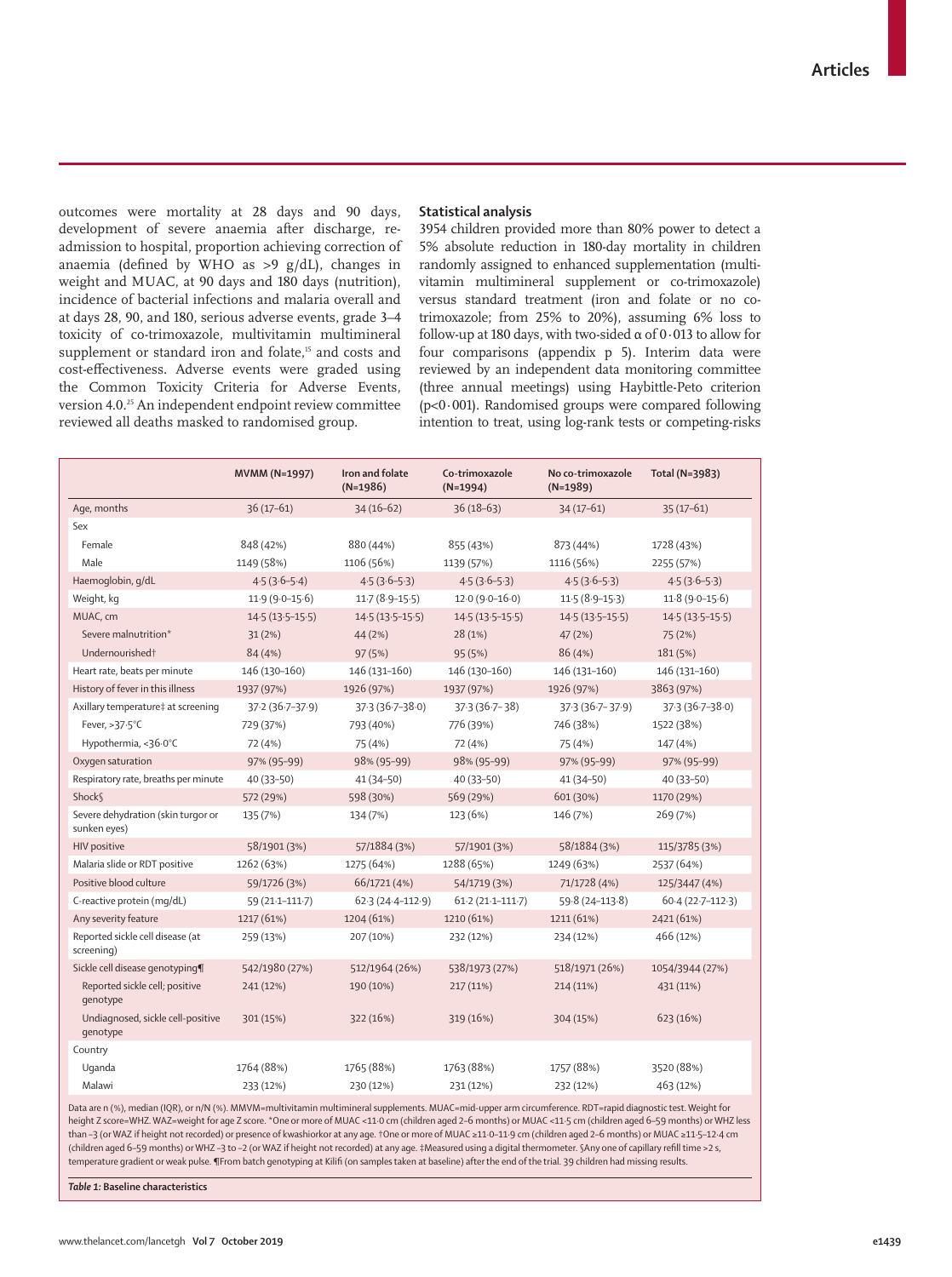

methods for time-to-event outcomes, exact tests for binary outcomes, and generalised estimating equations, with independent working correlation for global tests of repeated measures (normal distribution for continuous outcomes, Poisson distribution for binary outcomes to estimate rate ratios). Primary analyses were stratified by randomisation stratification factors. No adjustment was made for multiple testing (appendix pp 5–6). Analyses were done using Stata, version 15.1. This trial is registered with the International Standard Randomised Controlled Trial registry, ISRCTN84086586.

## **Role of the funding source**

The funder of the study had no role in trial design, data collection, data analysis, data interpretation, or writing of the report. The corresponding author had the final responsibility to submit for publication. ECG and ASW had access to the raw data.

# **Results**

Between Sept 17, 2014, and May 15, 2017, 3986 children with severe anaemia at admission to hospital were randomly assigned to receive enhanced supplementation versus standard treatment; three declined full consent (ie, written consent after verbal assent), and are excluded from all analyses (figure 1). 2418 (61%) of the 3983 included children were from stratum A and had a haemoglobin concentration of less than 4 g/dL or other severity signs or both. Baseline characteristics were balanced between randomised groups (table 1, appendix p 22). Median age was 35 months (IQR 17–61) and haemoglobin was  $4.5$  g/dL (IQR  $3.6-5.3$ ). In the 3983 children enrolled, a history of fever was common (3863, 97%), but fewer children had a documented temperature of more than 37·5°C at screening (1522, 38%) or signs of shock (1170, 29%). 2537 (64%) of 3983 had *Plasmodium falciparum* malaria, but HIV infection (116 [3%] of 3983), microbiologically confirmed bacteraemia (125 [4%] of 3447), and severe malnutrition (75 [2%] of 3983) were uncommon (table 1). After batch genotyping, numbers with sickle cell disease increased from 466 (12%) to 1054 (27%), while 34 (1%) children reported as known sickle cell disease were AA or AS on genotyping.

1901 (95%) of 1997 children randomly assigned to receive multivitamin multimineral supplement versus 1911 (96%) of 1986 children randomly assigned to receive iron and folate initiated their supplementation and treatment, respectively (appendix pp 23–24), both a

*Figure 2:* **Mortality and re-admissions through 180 days** 

Mortality (A) and re-admission (C) in the multivitamin multimineral supplement and iron and folate groups, and mortality (B) and re-admission (D) in the co-trimoxazole and no co-trimazole groups. \*These deaths occurred between timepoints on the x-axis. †Considered to have attended the 180-day visit as seen within the 120–240-day visit window: 3459 (99%) of 3484 seen at day 170 or later.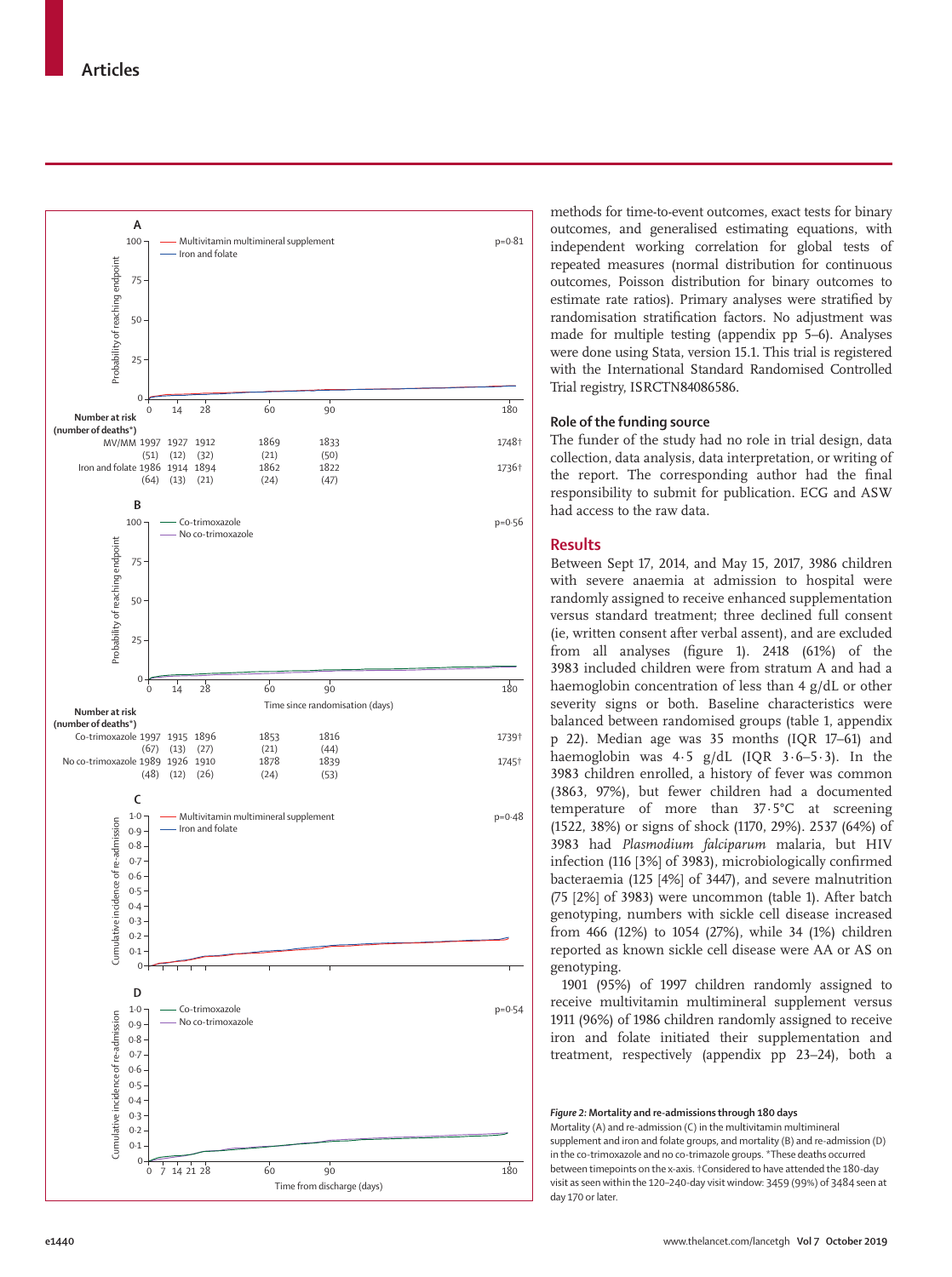|                                                                        | <b>MVMM</b><br>$(N=1997)$ | Iron and folate<br>$(N=1986)$ | <b>Total participants</b><br>$(N=3983)$ | Hazard ratio<br>(95% CI)         | p value           |
|------------------------------------------------------------------------|---------------------------|-------------------------------|-----------------------------------------|----------------------------------|-------------------|
| Death                                                                  |                           |                               |                                         |                                  |                   |
| Before prescription                                                    | 42 (2%)                   | 52(3%)                        | 94(2%)                                  | <b>NA</b>                        | <b>NA</b>         |
| 28 days*                                                               | 63 (3%)                   | 77(4%)                        | 140 (4%)                                | $0.81(0.58 - 1.13)$              | 0.22              |
| 90 days*                                                               | 116 (6%)                  | 122 (6%)                      | 238 (6%)                                | $0.94(0.73 - 1.22)$              | 0.66              |
| 180 days (primary outcome)                                             | 166 (8%)                  | 169 (9%)                      | 335 (8%)                                | $0.97(0.79 - 1.21)$              | 0.81              |
| Development of severe anaemia (haemoglobin<br><6 g/dL) post discharge* | 392 (20%)                 | 391 (19%)                     | 783 (20%)                               | $0.99(0.86 - 1.13)$ <sup>†</sup> | 0.88              |
| Readmission to hospital*                                               | 339 (17%)                 | 353 (17%)                     | 692 (17%)                               | $0.95(0.82 - 1.10)$ <sup>†</sup> | 0.48              |
| Any serious adverse event*                                             | 489 (24%), 670            | 509 (26%), 681                | 998 (25%), 1351                         | $0.95(0.84 - 1.07)$              | 0.40              |
| Serious adverse event including anaemia                                | 261 (13%), 352            | 276 (14%), 370                | 537 (13%), 722                          | <b>NA</b>                        | $0.46 \ddagger$   |
| Serious adverse event including malaria                                | 146 (7%), 165             | 142 (7%), 159                 | 288 (7%), 324                           | <b>NA</b>                        | 0.86 <sup>‡</sup> |
| Serious adverse event including sepsis                                 | 81 (4%), 103              | 92 (5%), 110                  | 173 (4%), 213                           | NA                               | 0.39 <sup>‡</sup> |
| Serious adverse event including haemoglobinuria                        | 54 (3%); 66               | 57 (3%), 65                   | 111 (3%), 131                           | <b>NA</b>                        | 0.771             |

Data are n (%) or n (%), events, unless otherwise stated. All interaction p values between the factorial randomisations across time-to-event secondary outcomes are p>0·08 (appendix p 33). MVMM=multivitamin multimineral supplements. NA=not applicable. \*Prespecified secondary outcome. †From competing risks subhazard regression. ‡Fisher's Exact test.

*Table 2:* **Secondary and other outcomes in the MVMM randomisation**

median of 4 days (IQR 3–5) after admission. Numbers still reporting taking allocated supplementation and treatment dropped to 1812 (91%) versus 1817 (91%), respectively, at 28 days, and to 1726 (86%) versus 1713 (86%), respectively, at 90 days. At 28 days, significantly more carers reported that children had missed one or more doses of multivitamin multimineral supplement (625, 34%) than iron and folate (460, 25%; p<0·0001), with similar results at 90 days (687 [39%] versus 517 [30%] reporting missing one or more doses since last visit, respectively; p<0·0001). However, most returned relatively few sachets and tablets (appendix p 23–24).

1922 (96%) of 1994 children randomly assigned to co-trimoxazole initiated treatment a median of 4 days (IQR 3–5) days after admission. Numbers still reporting taking co-trimoxazole dropped to 1798 (90%) at 28 days, and to 1690 (85%) at 90 days. At 28 days, 466 (26%) carers reported that children had missed one or more doses of co-trimoxazole, with similar results at 90 days (522, 31%). However, most returned relatively few tablets (appendix p 24–25). Percentages missing doses of cotrimoxazole were similar to percentages missing doses of iron and folate (appendix p 23–24).

Vital status at day 180, the primary endpoint, was unknown for 83 (4%) of 1997 children assigned to multivitamin multimineral supplement versus 81 (4%) of 1986 children assigned to iron and folate, and 83 (4%) of 1994 children assigned to co-trimoxazole versus 81 (4%) of 1989 children assigned to no co-trimoxazole. By day 180, 166 (8%) children in the multivitamin multimineral supplement group versus 169 (9%) children in the iron and folate group had died (hazard ratio [HR] 0·97, 95% CI 0·79–1·21; p log-rank=0·81; figure 2; table 2). There was no evidence of interaction with other factorial randomisations  $(p>0.2)$ . By day 180, 172 (9%) children in the co-trimoxazole group versus 163 (8%) children in the no co-trimoxazole group had died (1·07, 0·86–1·32; p log-rank=0·56; figure 2; table 3), with no evidence of interaction with other factorial randomisations ( $p>0.2$ ). 169 (48%) of 355 deaths could not be assigned a cause, primarily because they occurred out of hospital with little available information (appendix p 26). The most common assigned primary cause of death was specific infections (58 [16%] of 355), with 53 (15%) attributed to haematological conditions and 23 (6%) to lower respiratory tract infections.

For both randomisations, of 11 subgroups prespecified in the protocol (appendix pp 8, 10), and five prespecified in the statistical analysis plan (appendix pp 9, 11), only one (malnutrition) showed evidence of heterogeneity in the effect of multivitamin multimineral supplement versus iron and folate ( $p=0.01$ ; rest  $p>0.1$ ). However, this was driven by undernourished and malnourished subgroups, which were very small, and might be expected by chance because of the number of subgroups tested (n=31 across both randomisations). Malnutrition was defined using MUAC; considering MUAC as a continuous measure showed no evidence of heterogeneity in the effect of multivitamin multimineral supplement versus iron and folate  $(p=0.57)$ .

Children were discharged a median of 4 days (IQR 3–5) after admission in all randomised groups. Day 180 visits were completed for 1730 (87%) of 1997 children in the multivitamin multimineral supplement group versus 1720 (87%) of 1986 children in the iron and folate group, and 1719 (86%) of 1994 children in the co-trimoxazole group versus 1731 (87%) of 1989 children in the no co-trimoxazole group.

339 (17%) of 1997 children in the multivitamin multimineral supplement group versus 353 (17%) of 1986 children in the iron and folate group were readmitted within 180 days of randomisation (HR 0·96,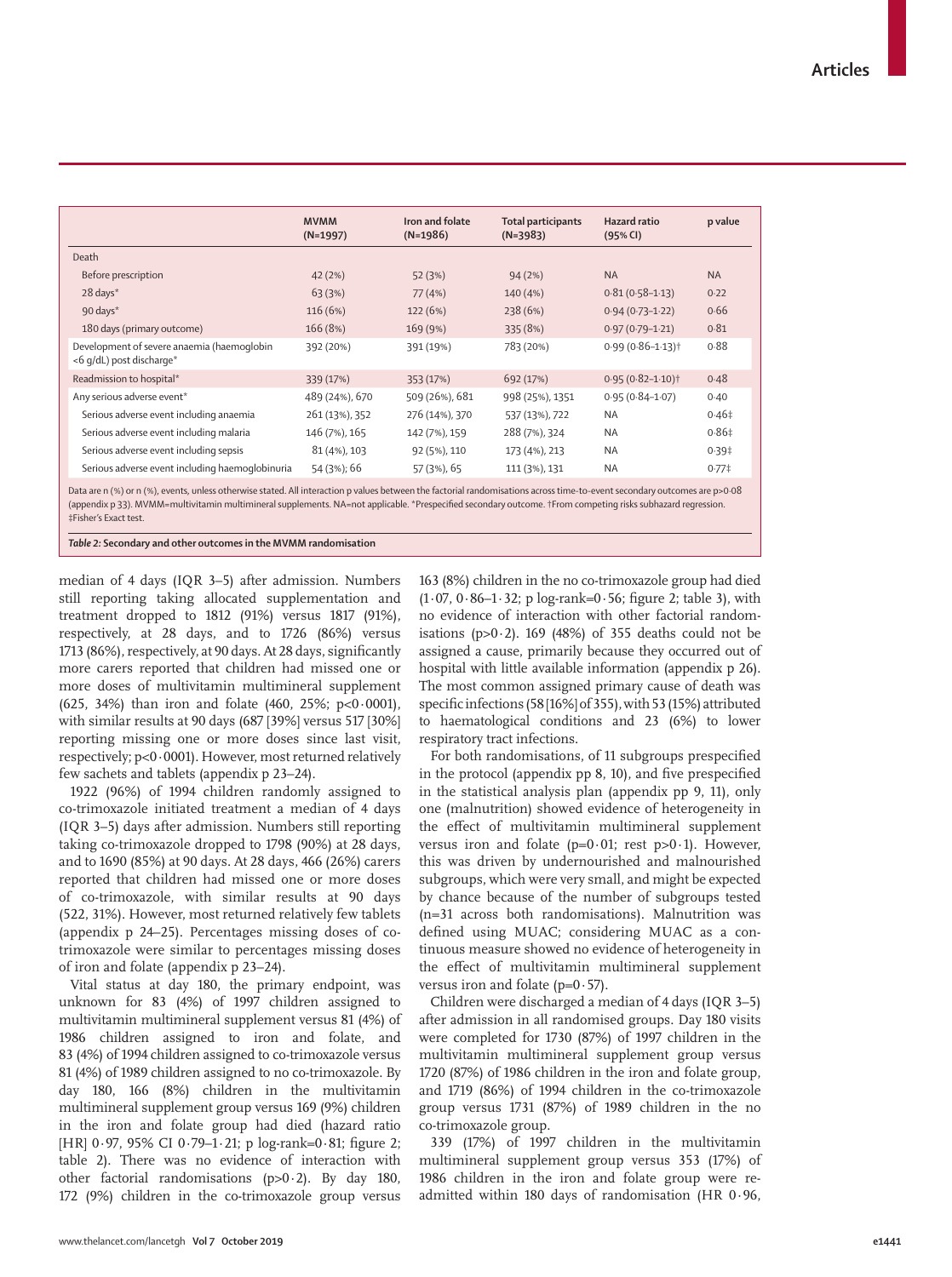|                                                                        | Co-trimoxazole<br>$(N=1994)$ | No co-trimoxazole<br>$(N=1989)$ | Total participants<br>$(N=3983)$ | Hazard ratio<br>(95% CI)         | p value                                 |
|------------------------------------------------------------------------|------------------------------|---------------------------------|----------------------------------|----------------------------------|-----------------------------------------|
| Death                                                                  |                              |                                 |                                  |                                  |                                         |
| Before prescription                                                    | 44 (2%)                      | <b>NA</b>                       | <b>NA</b>                        | <b>NA</b>                        | <b>NA</b>                               |
| 28 days*                                                               | 80(4%)                       | 60(3%)                          | 140 (4%)                         | $1.34(0.96 - 1.87)$              | 0.09                                    |
| 90 days $*$                                                            | 128 (6%)                     | 110 (6%)                        | 238 (6%)                         | $1.17(0.91 - 1.51)$              | 0.22                                    |
| 180 days, primary outcome                                              | 172 (9%)                     | 163 (8%)                        | 335 (8%)                         | $1.07(0.86 - 1.32)$              | 0.56                                    |
| Development of severe anaemia (haemoglobin <6 g/dL)<br>post discharge* | 406 (20%)                    | 277 (19%)                       | 783 (20%)                        | $1.09(0.95 - 1.25)$ <sup>+</sup> | 0.24                                    |
| Readmission to hospital*                                               | 338 (17%)                    | 354 (18%)                       | 692 (17%)                        | $0.95(0.82 - 1.11)$ <sup>†</sup> | 0.54                                    |
| Any serious adverse eventt                                             | 500 (25%), 673               | 498 (25%), 678                  | 998 (25%), 1351                  | $1.01(0.89 - 1.15)$              | 0.85                                    |
| Serious adverse event including anaemia                                | 280 (14%), 371               | 257 (13%), 351                  | 537 (13%), 722                   | <b>NA</b>                        | $0.31$ <sup><math>\ddagger</math></sup> |
| Serious adverse event including malaria                                | 126 (6%), 140                | 162 (8%), 184                   | 288 (7%), 324                    | <b>NA</b>                        | 0.03 <sup>‡</sup>                       |
| Serious adverse event including sepsis                                 | 99 (5%), 114                 | 74 (4%), 99                     | 173 (4%), 213                    | <b>NA</b>                        | $0.06 \pm$                              |
| Serious adverse event including haemoglobinuria                        | 50 (3%), 58                  | 61 (3%), 73                     | 111 (3%), 131                    | <b>NA</b>                        | 0.29 <sup>‡</sup>                       |

Data are n (%) or n (%), events, unless otherwise stated. All interaction p values between the factorial randomisations across time-to-event secondary outcomes are p>0·08 (appendix p 33). NA=not applicable. \*Prespecified secondary outcome. †From competing risks subhazard regression. ‡Fisher's Exact test.

*Table 3:* **Secondary and other outcomes in the co-trimoxazole randomisation**

|                                    | <b>MVMM</b>                 | Iron and folate             | Difference*                              |
|------------------------------------|-----------------------------|-----------------------------|------------------------------------------|
| 90 days                            |                             |                             |                                          |
| Change in weight from baseline, kg | 1.25 (1.19 to 1.31), N=1764 | 1.19 (1.13 to 1.25), N=1758 | $0.05$ (-0.03 to 0.14), p=0.22           |
| Change in MUAC from baseline, cm   | 0.47 (0.42 to 0.51), N=1770 | 0.46 (0.42 to 0.51), N=1760 | 0.02 ( $-0.04$ to 0.08), p=0.48          |
| 180 days                           |                             |                             |                                          |
| Change in weight from baseline, kg | 1.82 (1.75 to 1.88), N=1676 | 1.79 (1.72 to 1.86), N=1682 | $0.02$ (-0.07 to 0.12), p=0.65           |
| Change in MUAC from baseline, cm   | 0.62 (0.58 to 0.66), N=1696 | 0.66 (0.62 to 0.71), N=1693 | $-0.03$ ( $-0.09$ to $0.03$ ), p= $0.36$ |

Data are mean (95% CI), N or mean (95% CI), p value. MVMM=multivitamin multimineral supplements. MUAC=mid-upper arm circumference. \*Estimated differences and confidence intervals obtained from a linear regression adjusted for baseline values.

*Table 4:* **Changes in weight and MUAC in the MVMM randomisation**

|                                                                                                                                                                                                           | Co-trimoxazole              | No co-trimoxazole           | Difference*                           |  |
|-----------------------------------------------------------------------------------------------------------------------------------------------------------------------------------------------------------|-----------------------------|-----------------------------|---------------------------------------|--|
| 90 days                                                                                                                                                                                                   |                             |                             |                                       |  |
| Change in weight from baseline, kg                                                                                                                                                                        | 1.26 (1.20 to 1.32), N=1754 | 1.19 (1.13 to 1.25), N=1768 | $0.07$ (-0.02 to 0.15), p=0.13        |  |
| Change in MUAC from baseline, cm                                                                                                                                                                          | 0.45 (0.41 to 0.50), N=1754 | 0.48 (0.43 to 0.52), N=1776 | $0.00$ (-0.05 to 0.06), p=0.92        |  |
| 180 days                                                                                                                                                                                                  |                             |                             |                                       |  |
| Change in weight from baseline, kg                                                                                                                                                                        | 1.84 (1.77 to 1.91), N=1669 | 1.78 (1.71 to 1.84); N=1689 | $0.06$ (-0.04 to 0.15); p=0.25        |  |
| Change in MUAC from baseline, cm                                                                                                                                                                          | 0.62 (0.57 to 0.67); N=1685 | 0.66 (0.62 to 0.71); N=1704 | $-0.03$ ( $-0.09$ to $0.04$ ); p=0.40 |  |
| Data are mean (95% CI), N or mean (95% CI), p value. MUAC=mid-upper arm circumference. *Estimated differences and confidence intervals obtained from a linear<br>regression adjusted for baseline values. |                             |                             |                                       |  |

*Table 5:* **Changes in weight and MUAC in the co-trimoxazole randomisation**

95% CI 0·83–1·11; p=0·59; figure 2; table 2). 89 (4%) versus 86 (4%), respectively, were re-admitted two or more times before 180 days. Children increased their weight and MUAC post discharge, but there was no evidence that changes differed between multivitamin multimineral supplement and iron and folate groups at 90 days ( $p=0.22$  and  $p=0.48$ , respectively) or 180 days  $(p=0.65$  and  $p=0.36$ , respectively; table 4).

338 (17%) of 1994 children in the co-trimoxazole group versus 354 (18%) of 1989 children in the no co-trimoxazole group were re-admitted within 180 days of randomisation

(HR 0·96, 95% CI 0·83–1·11; p=0·61; table 3; figure 2). 84 (4%) versus 91 (5%), respectively, were re-admitted two or more times before 180 days. Children increased their weight and MUAC post discharge, but there was no evidence that changes differed between co-trimoxazole and no co-trimoxazole groups at 90 days ( $p=0.13$  and  $p=0.92$ , respectively) or 180 days ( $p=0.25$  and  $p=0.40$ respectively; table 5).

489 (24%) of 1997 children in the multivitamin multimineral supplement group versus 509 (26%) of 1986 children in the iron and folate group had one or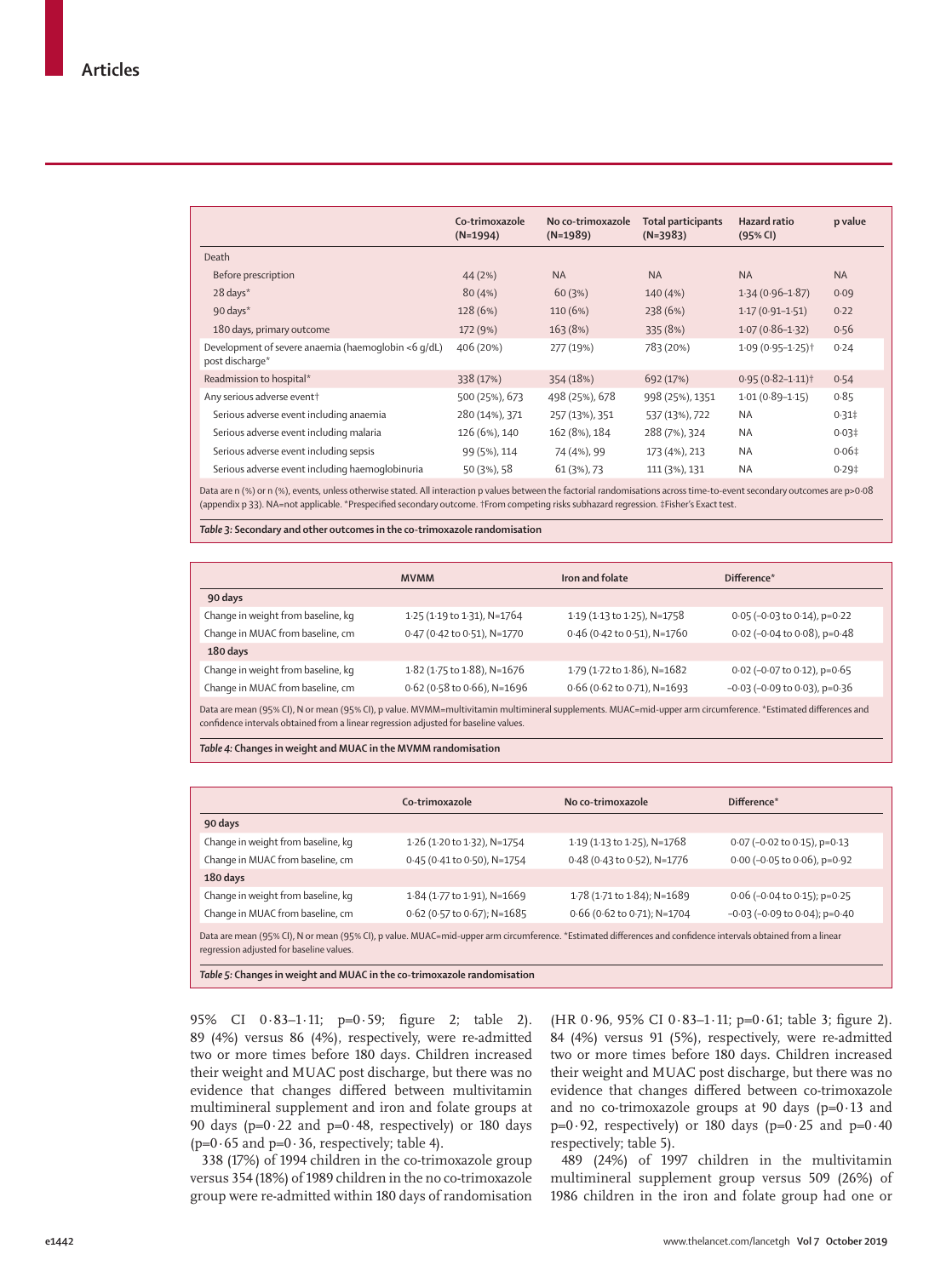more serious adverse events (p=0.40; table 2; appendix p 27–32). In the multivitamin multimineral and iron and folate groups, respectively, 670 versus 681 serious adverse events occurred, of which 475 versus 491 were re-admissions to hospital. There was no evidence of differences between the two groups in anaemia, malaria, sepsis, or haemoglobinuria serious adverse events (p>0·3; table 2). 500 (25%) of 1994 children in the co-trimoxazole group versus 498 (25%) of 1989 children in the no co-trimoxazole group had one or more serious adverse event (p=0·85; table 3; appendix p 27–32), for a total number of events of 673 versus 678, of which 472 versus 494 were readmissions to hospital, respectively. There was no evidence of differences between co-trimoxazole versus no co-trimoxazole in anaemia or haemoglobinuria serious adverse events  $(p>0.28)$  and weak evidence for a difference in sepsis serious adverse events  $(p=0.06)$ , but children randomly assigned to co-trimoxazole had significantly fewer malaria serious adverse events ( $p=0.03$ ; table 3). There was no evidence of interactions between randomisations for these other secondary outcomes  $(p_{\text{heteroenerity}} > 0.08,$  appendix p 33).

After discharge, there was no evidence of difference between the multivitamin multimineral supplement and iron and folate groups in the proportions of patients with positive malaria slides ( $p>0.4$ ; appendix p 12), with possible malaria infection (positive malaria slide or reporting having had an acute febrile illness or having taken antimalarials;  $p > 0.3$ ; appendix p 13) or possible bacterial infection (severe infection, or reporting having received antibiotics or having an acute febrile illness; p>0·4; appendix p 14) or severe bacterial infection  $(p=0.82;$  appendix p 15). At 28 days, co-trimoxazole reduced the proportions of patients with positive malaria slides  $(p<0.001;$  appendix  $p$  12), and possible malaria infection (p= $0.02$ ; appendix p 13), but there was no evidence of differences at days 90 or 180 (p>0·1), and no evidence of differences in possible or severe bacterial infections (p>0·1; appendix pp 14–15).

Few grade 3–4 adverse events for co-trimoxazole, multivitamin multimineral supplement, or standard iron and folate were reported as probably or possibly related by site clinicians (co-trimoxazole n=10; multivitamin multimineral supplement n=4; iron and folate n=1; appendix p 34). None were judged to be related on independent clinical review. Results of primary and secondary outcomes restricted to patients alive at the minimum of discharge or 5 days from randomisation in whom the interventions were neither mandated nor contraindicated were similar (appendix p 35).

There was no evidence of difference between the multivitamin multimineral supplement versus iron and folate groups in the development of severe anaemia;  $p=0.16$ ; table 2) or in the proportions achieving correction of anaemia (>9 g/dL) after discharge (p> $0.2$ ; figure 3; appendix p 38), or in the mean change in haemoglobin



*Figure 3:* **Proportions of children with haemoglobin concentrations of less than 6 g/dL, 6–9 g/dL, and more than 9 g/dL over 180 days in multivitamin multimineral supplement and iron and folate groups (A) and co-trimoxazole and no co-trimazole groups (B)** Numbers can be found in the appendix (p 38).

from baseline ( $p>0.2$ ; appendix p 16). There was also no evidence of difference between co-trimoxazole versus no co-trimoxazole in the development of severe anaemia after discharge ( $p=0.87$ , table 3), or in the proportions of children achieving correction of anaemia (>9 g/dL; figure 3) after discharge ( $p > 0.3$ ), or in the mean change in haemoglobin from baseline  $(p>0.4$ ; appendix p 17). Overall, 2871 (74%) children had already achieved a haemoglobin concentration of at least 6 g/dL by 48 h and 665 (17%) children had achieved a concentration of more than 9 g/dL (figure 3; appendix pp 16–17, 38). Discharge haemoglobin concentrations were not available, but by 28 days after discharge, they had increased to 3352 (92%) and 2100 (58%), respectively, and subsequently remained fairly stable.

To explore the effect of iron dose, we did exploratory subgroup analyses by age group. Children younger than age 2 years (1400, 35%) received 10 mg of iron if randomly assigned to multivitamin multimineral supplement versus 25 mg of iron if randomly assigned to iron and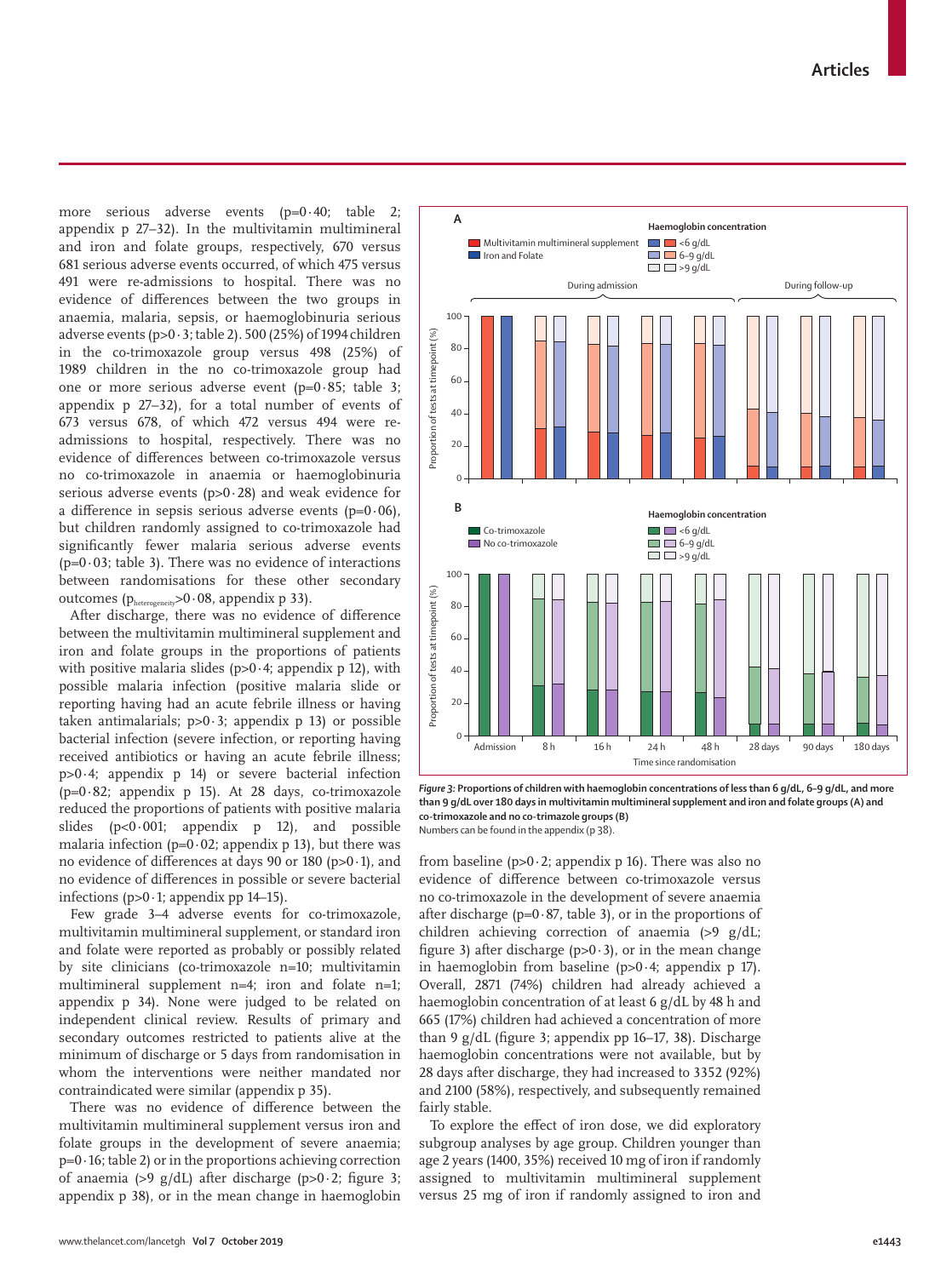folate; children older than age 2 years received 10 mg versus 60 mg of iron, respectively. Because even 60 mg of iron might be subtherapeutic in children older than 5 years, we considered children aged 2–5 years (2459, 62%) and children older than 5 years (124, 3%) separately. Firstly, in this exploratory analysis there was no evidence of heterogeneity in the lack of effect of multivitamin multimineral supplement versus iron and folate on mortality at day 180 across these age groups ( $p_{heterogeneity} = 0.96$ ; HR 0.97, 95% CI 0.67-1.40 for <2 years; HR 0·95, 0·73–1·26 for 2–5 years; and HR 1·09, 0·42–2·81 for >5 years), and no evidence of an interaction for serious adverse events ( $p_{heterogeneity}=0.62$ ). Furthermore, despite the substantial difference in iron doses received in the different age groups, haemoglobin recovery was similar in children receiving multivitamin multimineral supplement and iron and folate in each of the age groups (appendix p 18).

To assess whether this effect could be driven by the fact that many children received a transfusion during the trial, and hence iron absorption from the transfusion might have addressed underlying iron deficiency, in further exploratory analyses we compared haemoglobin recovery in children in the stratum with a haemoglobin concentration of 4–6 g/dL, and no severity signs randomised to immediate versus triggered transfusion, splitting the triggered transfusion group by (nonrandomised) receipt of transfusion (appendix p 19). Adjusting for predictors of receiving a transfusion, there was no evidence that the lack of effect of multivitamin multimineral supplement versus iron and folate on haemoglobin recovery at days 28, 90, or 180 varied by whether or not, and when, a transfusion was received ( $p>0.6$ ). In a final exploratory analysis, we considered the effect of age subgroup (as a proxy for iron dose) on malaria (appendix p 20), but found no evidence that the lack of effect of multivitamin multimineral supplement versus iron and folate varied by age group for either slide positive malaria  $(p_{heterogeneity}>0.20)$  or possible malaria (p>0.45). In particular, higher rates of malaria with higher iron doses were not evident within any of these subgroups at any timepoint  $(p>0.2)$ .

## **Discussion**

In this large multicentre trial, we observed no overall differences in mortality over 180 days among children with severe anaemia receiving multivitamin multimineral supplement versus iron and folate treatment or receiving co-trimoxazole prophylaxis. the only evidence for differences across various outcomes were reductions in malaria and in sepsis serious adverse events in children randomly assigned to co-trimoxazole. Overall, we found that children admitted with severe anaemia were at high risk of poor outcomes, including 8% mortality within 6 months of admission (6% in the first 90 days), and high rates of re-admission post discharge (17%). Establishing that novel interventions are urgently required for this high-risk group of children.

This was a pragmatic trial testing the clinical effectiveness of practical interventions that could be implemented at scale, rather than the efficacy of the drugs. The strength and generalisability of the trial lies in its broad eligibility criteria, high adherence to randomised interventions, and completeness of followup to 28 days and 180 days. Large subgroups of children with malaria and sickle cell disease were included, making the absence of benefit generalisable to areas of Africa where these conditions are prevalent. Although outcomes in children with sickle cell disease have recently been recognised as a major burden on health services,<sup>26</sup> in our study, mortality of children in sickle cell disease was lower than in children without sickle cell disease, suggesting that the disease did not disproportionately affect our results. Limitations of the study include the lack of definitive diagnoses in many children dying at home and that mortality was lower than anticipated, possibly due to the provision of standard medications for all participants by the trial and the close contact with the patients during follow-up so new illnesses requiring re-admission were identified early in their course. Nevertheless, the 95% CI suggested that relative reductions of more than 20% (absolute benefits of >1·8%) associated with the interventions can be reliably excluded given the results of this trial. However, the number of re-admissions were substantial (which might possibly have averted some deaths), and so the trial had good power to detect modest effects on this outcome. Although in the protocol, we were unable to obtain haemoglobin concentration at discharge for most children because many parents refused this test after children recovered. the substantial increases in haemoglobin concentration from 48 h to 28 days post admission (appendix pp 16–17) makes it difficult to assess the optimal time for future interventions to target. We did not have funding to estimate micronutrient deficiencies at baseline. We did not include a placebo control for either intervention; the inclusion of such a control could have affected attribution of illness episodes to infection for co-trimoxazole prophylaxis, although rates were constant over follow-up, before and after co-trimoxazole prophylaxis was being prescribed (appendix p 15). Adherence was imperfect, with around one-third of participants reporting missing any doses, although the numbers of tablets returned suggested that most were only missing occasional doses. This proportion of adherence probably reflects usual practice by carers and children. We found expected effects of co-trimoxazole on malaria, sepsis, and fevers, which suggests that sufficient active ingredient was being ingested to identify an effect. Lastly, given the scarcity of available resources, randomisation was done at admission, at the same time as the transfusion randomisations. The fact that a small proportion of children (3%, appendix p 23) died or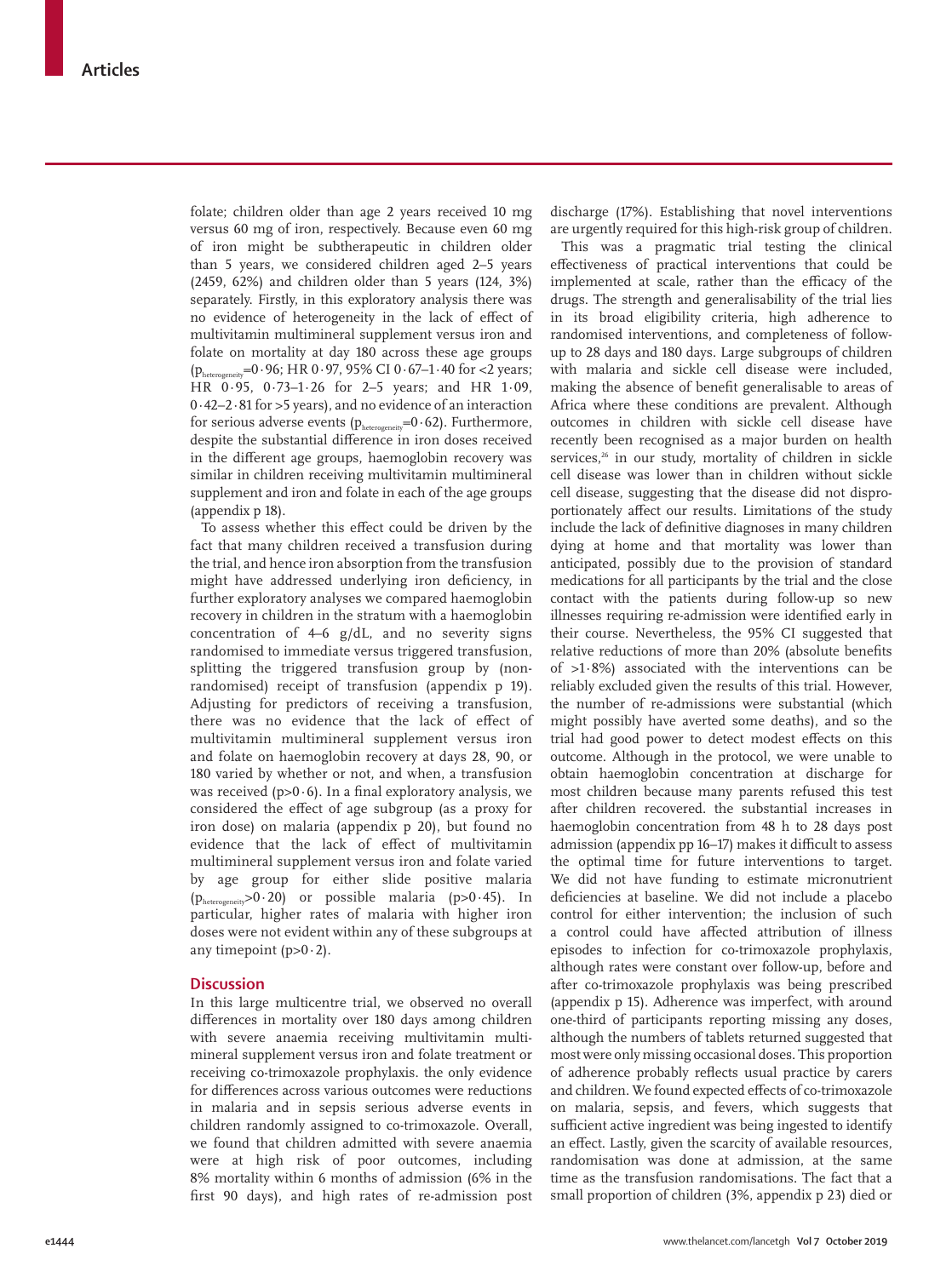absconded before they could start the intervention means that our intention-to-treat estimates are slightly biased towards the null compared with those that would have been obtained from a trial randomising at discharge, but the factorial design ensures balance across the transfusion interventions.

Iron supplementation and treatment has been controversial in children in malaria-endemic areas. A community-based randomised controlled trial in Pemba, Zanzibar, showed a higher risk for serious events including death or admission to hospital with malaria in iron (12·5 mg) plus folic acid versus placebo (actual difference 12%, 95% CI 2-23%),<sup>27</sup> resulting in recommendations that iron and folic acid should be targeted to children with anaemia who are at risk of iron deficiency. 28,29 However, the diagnosis of iron deficiency is unreliable in children who are febrile with an acute inflammatory state secondary to infection.<sup>30–32</sup> Furthermore, owing to the significant burden that testing children for iron status places on health-care services, WHO revised their recommendations in 2011, indicating children receiving iron in malaria-endemic areas should be concurrent with "measures to prevent, diagnose and treat malaria".33 This approach was subsequently supported by a trial from Ghana<sup>34</sup> and reinforced by a Cochrane systematic review<sup>35</sup> showing no overall harm for children treated with iron if given alongside malaria diagnosis, treatment, and insecticide-treated bednets. In TRACT we compared multivitamin multimineral supplement containing the equivalent of supplementary iron and folate doses to standard treatment doses in four centres with differing levels of malaria endemicity. Half of the children were also randomly assigned to receive concurrent infection prophylaxis with co-trimoxazole. We found no evidence of differences in haemoglobin recovery by nutritional strategy (appendix p 18) nor evidence of an increased risk of mortality or serious adverse events (predominantly hospitalisation or death) or malaria (appendix p 20) in children receiving higher doses of iron, or any interactions in children receiving infection prophylaxis or not. We also found no interaction with transfusion received (including dose) or not (appendix pp 8, 10), and haemoglobin recovery occurred similarly with multivitamin multimineral supplement and iron and folate even in children who were not transfused (appendix p 19).

We found no evidence that supplementation to reduce deficiencies previously identified as associated with severe anaemia<sup>3</sup> had any effect on any outcome; furthermore, contrary to other reports,<sup>36</sup> multivitamin multimineral supplement was significantly less acceptable to carers and children than standard iron and folate. Variation in the overall dose of iron received by randomised intervention and by age allowed us to make two important observations. First, in children living in malarious areas, we saw no demonstrable increase in the risks of infection (including malaria and severe sepsis) or death in children receiving higher doses. Second, iron

appeared to have a limited role in recovery from severe anaemia. The failure of orally administered iron to improve haematological indices or outcomes in this population might be due to inhibition of ferroportinmediated systemic iron absorption.<sup>37</sup> In the presence of infection and inflammation, hepatic hepcidin production is upregulated, effectively causing iron to remain trapped within enterocytes and ultimately be excreted faecally. Although this questions the merit of orally administered iron (or micronutrients) in the management of severe anaemia we did not include a control and placebo group because iron and folate is considered standard treatment.

The choice of co-trimoxazole for infection prophylaxis, rather than co-trimoxazole plus an antimalarial, was based on three considerations. First, as in HIV-infected children,<sup>10</sup> we hypothesised that it might improve longterm morbidity and mortality by preventing recurrent bacterial infections, a major risk factor in this population. Second, prophylactic co-trimoxazole reduces malaria infection,<sup>38,39</sup> a key risk factor for recurrence of severe anaemia. Finally, a single dose daily of a medicine is preferable to polypharmacy, where the ideal regimen for both bacterial and malaria prophylaxis in this large heterogenous population is unknown. For example, in children with sickle cell disease (25% of this trial cohort), routine prophylaxis for malaria prevention would use daily sulfadoxine and pyrimethamine; if used with cotrimoxazole, this might lead to overdosing children on sulphonamides, which have long half-lives and are present in both sulphadoxine and pyrimethamine, and co-trimoxazole. However, despite the hypothesised benefits, it is notable that co-trimoxazole prophylaxis appears to be protective only in children with HIV,<sup>8,40</sup> with no evidence of mortality benefits now having been robustly shown in trials in severe malnutrition $12$ and severe anaemia, despite both showing reductions in some infection events that nevertheless did not translate into mortality reductions. This might be related to deficits in memory CD4 T cells in children infected with HIV even after starting antiretroviral therapy and benefits of co-trimoxazole on inflammation.<sup>41</sup> Whether an alternative antibiotic such as azithromycin<sup>42</sup> might have greater effects is unclear,<sup>43</sup> particularly since the burden of non-malarial febrile illness appeared relatively low.

In conclusion, although our findings highlight the burden that severe anaemia continues to place on overstretched health services in Africa, they do not support the use of multivitamin multimineral supplement, iron and folate, or co-trimoxazole to improve poor outcomes after discharge in children. Because we were able to examine dose of iron and found haemoglobin recovery to be similar at all doses and even in children who did not receive a transfusion, our trial also raises questions about the use of iron treatment at all, calling for future trials incorporating a placebo or control group into the micronutrient arm of a study.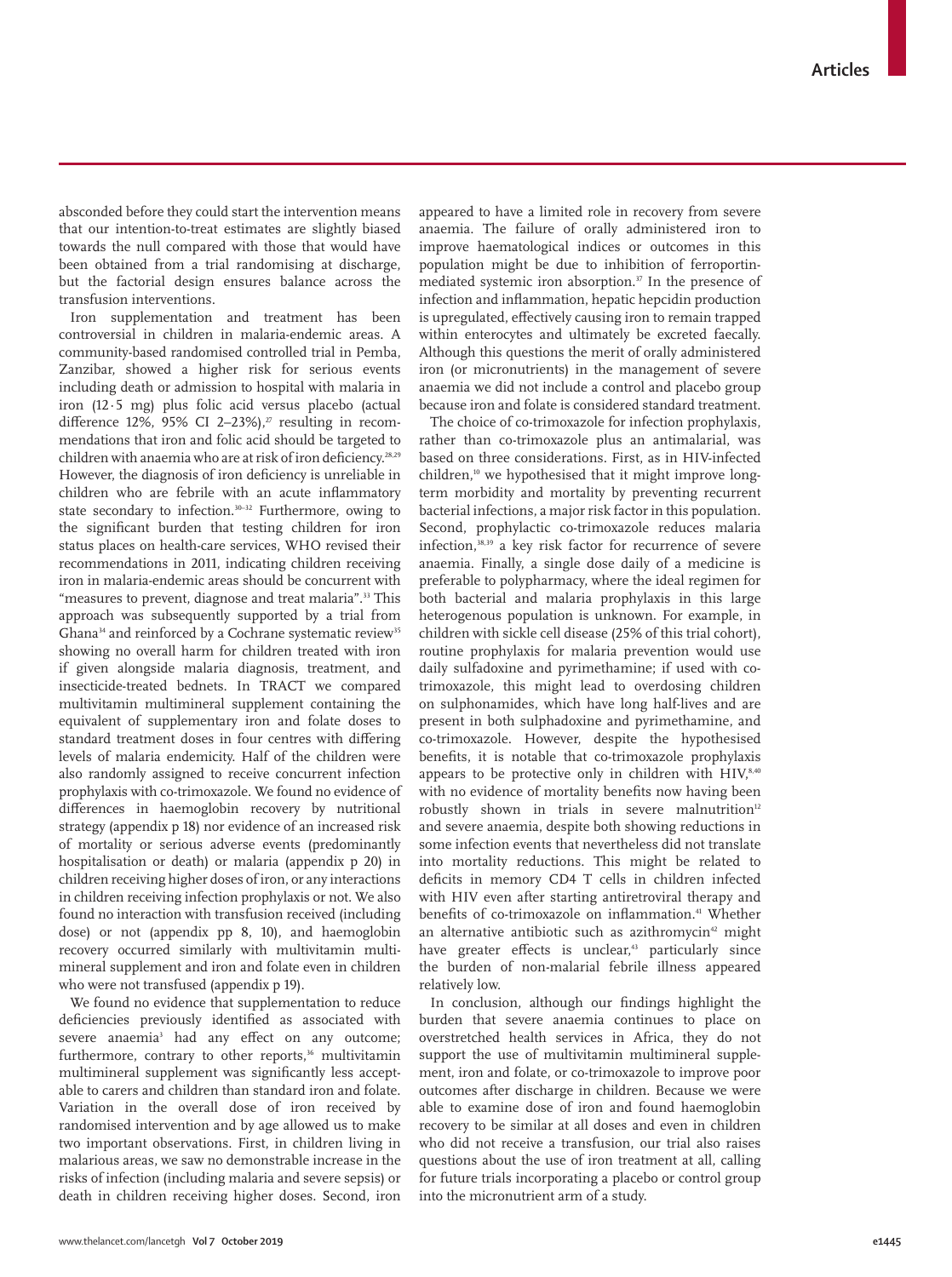#### **Contributors**

KM, DMG, ASW, PO-O, SK, MM, IB, and GF designed the study. PO-O, SK, GC, FA, ROO, AM, KW, CE, JN, MM, NK, MN, CN, JK, EN, TS, DA, FK, CWM, MJT, SU, and TNW gathered the data. ECG analysed the data. All authors verify the data and analysis. AM was responsible for trial coordination, reviewing, and blinding of serious adverse events and training updates. DMG and JAE were responsible for independent review of blinded serious adverse events. KM, ASW, DMG, and ECG wrote the Article, which all authors commented on. All authors made the decision to publish the Article.

#### **Declaration of interests**

We declare no competing interests.

#### **Data sharing**

The TRACT trial data are held at MRC Clinical Trials Unit at University College London (London, UK), which encourages optimal use of data by employing a controlled access approach to data sharing, incorporating a transparent and robust system to review requests, and provide secure data access consistent with the relevant ethics committee approvals. All requests for data are considered and can be initiated by contacting mrcctu.ctuenquiries@ucl.ac.uk.

#### **Acknowledgments**

We thank all the participants and staff from all the centres participating in the TRACT trial. TRACT was funded by the UK Medical Research Council (MRC; MR/J012483/1). The MRC Clinical Trials Unit at UCL receives core support from the MRC (MC\_UU\_12023/26), through a concordat with the Department for International Development. Cipla donated the co-trimoxazole for the trial. ASW is an National Institute for Health Research Senior Investigator.

#### **References**

- Stevens GA, Finucane MM, De-Regil LM, et al. Global, regional, and national trends in haemoglobin concentration and prevalence of total and severe anaemia in children and pregnant and non-pregnant women for 1995–2011: a systematic analysis of population-representative data. *Lancet Glob Health* 2013; **1:** e16–25.
- 2 Pedro R, Akech S, Fegan G, Maitland K. Changing trends in blood transfusion in children and neonates admitted in Kilifi District Hospital, Kenya. *Malar J* 2010; **9:** 307.
- 3 Calis JC, Phiri KS, Faragher EB, et al. Severe anemia in Malawian children. *N Engl J Med* 2008; **358:** 888–99.
- Phiri KS, Calis JC, Faragher B, et al. Long term outcome of severe anaemia in Malawian children. *PLoS One* 2008; **3:** e2903.
- 5 WHO. Pocket book of hospital care for children: second edition Guidelines for the management of common childhood illnesses. Geneva: World Health Organization; 2013.
- 6 Zlotkin S, Antwi KY, Schauer C, Yeung G. Use of microencapsulated iron(II) fumarate sprinkles to prevent recurrence of anaemia in infants and young children at high risk. *Bull World Health Organ* 2003; **81:** 108–15.
- 7 Christofides A, Asante KP, Schauer C, Sharieff W, Owusu-Agyei S, Zlotkin S. Multi-micronutrient Sprinkles including a low dose of iron provided as microencapsulated ferrous fumarate improves haematologic indices in anaemic children: a randomized clinical trial. *Matern Child Nutr* 2006; **2:** 169–80.
- 8 Chintu C, Bhat GJ, Walker AS, et al. Co-trimoxazole as prophylaxis against opportunistic infections in HIV-infected Zambian children (CHAP): a double-blind randomised placebo-controlled trial. *Lancet* 2004; **364:** 1865–71.
- 9 Church JA, Fitzgerald F, Walker AS, Gibb DM, Prendergast AJ. The expanding role of co-trimoxazole in developing countries. *Lancet Infect Dis* 2015; **15:** 327–39.
- 10 Mulenga V, Ford D, Walker AS, et al. Effect of cotrimoxazole on causes of death, hospital admissions and antibiotic use in HIV-infected children. *AIDS* 2007; **21:** 77–84.
- 11 Musiime V, Cook A, Bakeera-Kitaka S, et al. Bacteremia, causative agents and antimicrobial susceptibility among HIV-1 infected children on antiretroviral therapy in Uganda and Zimbabwe. *Pediatr Infect Dis* 2013; **32:** 856–62.
- 12 Berkley JA, Ngari M, Thitiri J, et al. Daily co-trimoxazole prophylaxis to prevent mortality in children with complicated severe acute malnutrition: a multicentre, double-blind, randomised placebo-controlled trial. *Lancet Glob Health* 2016; **4:** e464–73.
- 13 Maitland K, Kiguli S, Olupot-Olupot P, et al. Immediate transfusion in African children with uncomplicated severe anemia. *New Engl J Med* 2019; **381:** 407–19.
- 14 Maitland K, Olupot-Olupot P, Kiguli S, et al. Transfusion volume for children in African with severe anemia. *N Engl J Med* 2019; 2019; **381:** 420–31.
- 15 Mpoya A, Kiguli S, Olupot-Olupot P, et al. Transfusion and treatment of severe anaemia in African children (TRACT): a study protocol for a randomised controlled trial. *Trials* 2015; **16:** 593.
- 16 Uyoga S, Mpoya A, Olupot-Olupot P, et al. Haematological quality and age of donor blood issued for paediatric transfusion to four hospitals in sub-Saharan Africa. *Vox Sang* 2019; **114:** 340–48.
- WHO, Food and Agriculture Organization of the UN. Vitamin and mineral requirements in human nutrition: report of a joint FAO/WHO expert consultation. Bangkok, Thailand: World Health Organization and Food and Agriculture Organization of the United Nations, 2004.
- 18 Maitland K, Molyneux S, Boga M, Kiguli S, Lang T. Use of deferred consent for severely ill children in a multi-centre phase III trial. *Trials* 2011; **12:** 90.
- 19 Olupot-Olupot P, Prevatt N, Engoru C, et al. Evaluation of the diagnostic accuracy and cost of different methods for the assessment of severe anaemia in hospitalised children in Eastern Uganda. *Wellcome Open Res* 2019; **3:** 130.
- 20 Medina Lara A, Mundy C, Kandulu J, Chisuwo L, Bates I. Evaluation and costs of different haemoglobin methods for use in district hospitals in Malawi. *J Clin Path* 2005; **58:** 56–60.
- 21 Olupot-Olupot P, Engoru C, Uyoga S, et al. High frequency of blackwater fever among children presenting to hospital with severe febrile illnesses in Eastern Uganda. *Clin Infect Dis* 2017; **64:** 939–46.
- 22 Ala F, Allain JP, Bates I, et al. External financial aid to blood transfusion services in sub-Saharan Africa: a need for reflection. *PLoS Med* 2012; **9:** e1001309.
- 23 Uganda National Clinical Guidelines 2016. National guidelines for management of common conditions, 1st edn. Kampala, Uganda: Ministry of Health Uganda, 2003 (revised January 2010, November 2012, December 2016). https://health.go.ug/ publications/guidelines (accessed July 15, 2018).
- 24 Phillips JA, Kazembe PN, Nelson EAS, Fisher JAF, Grabosch E. A paediatric handbook for Malawi. Limbe, Malawi: Montfort Press, 2008.
- 25 US Department of Health and Human Services. Common Terminology Criteria for Adverse Events (CTCAE) Version 4.03. 2010. https://www.eortc.be/services/doc/ctc/CTCAE\_4·03\_2010-06-14\_ QuickReference\_5x7.pdf (accessed Nov 3, 2018).
- 26 Macharia AW, Mochamah G, Uyoga S, et al. The clinical epidemiology of sickle cell anemia In Africa. *Am J Hematol* 2018; **93:** 363–70.
- Sazawal S, Black RE, Ramsan M, et al. Effects of routine prophylactic supplementation with iron and folic acid on admission to hospital and mortality in preschool children in a high malaria transmission setting: community-based, randomised, placebo-controlled trial. *Lancet* 2006; **367:** 133–43.
- WHO. Guideline: daily iron supplementation in infants and children. Geneva: World Health Organization; 2016. https://www.who.int/nutrition/publications/micronutrients/ guidelines/daily\_iron\_supp\_childrens/en/ (accessed Feb 16, 2019).
- 29 Esan MO, van Hensbroek MB, Nkhoma E, et al. Iron supplementation in HIV-infected Malawian children with anemia: a double-blind, randomized, controlled trial. *Clin Infect Dis* 2013; **57:** 1626–34.
- 30 Phiri KS, Calis JC, Siyasiya A, Bates I, Brabin B, van Hensbroek MB. New cut-off values for ferritin and soluble transferrin receptor for the assessment of iron deficiency in children in a high infection pressure area. *J Clin Pathol* 2009; **62:** 1103–06.
- 31 Nyakeriga AM, Troye-Blomberg M, Dorfman JR, et al. Iron deficiency and malaria among children living on the coast of Kenya. *J Infect Dis* 2004; **190:** 439–47.
- 32 Zimmermann MB, Chassard C, Rohner F, et al. The effects of iron fortification on the gut microbiota in African children: a randomized controlled trial in Cote ''Ivoire. *Am J Clin Nutr* 2010; **92:** 1406–15.
- 33 WHO. Guideline: use of multiple micronutrient powders for home fortification of foods consumed by infants and children 6–23 months of age. Geneva: World Health Organization.